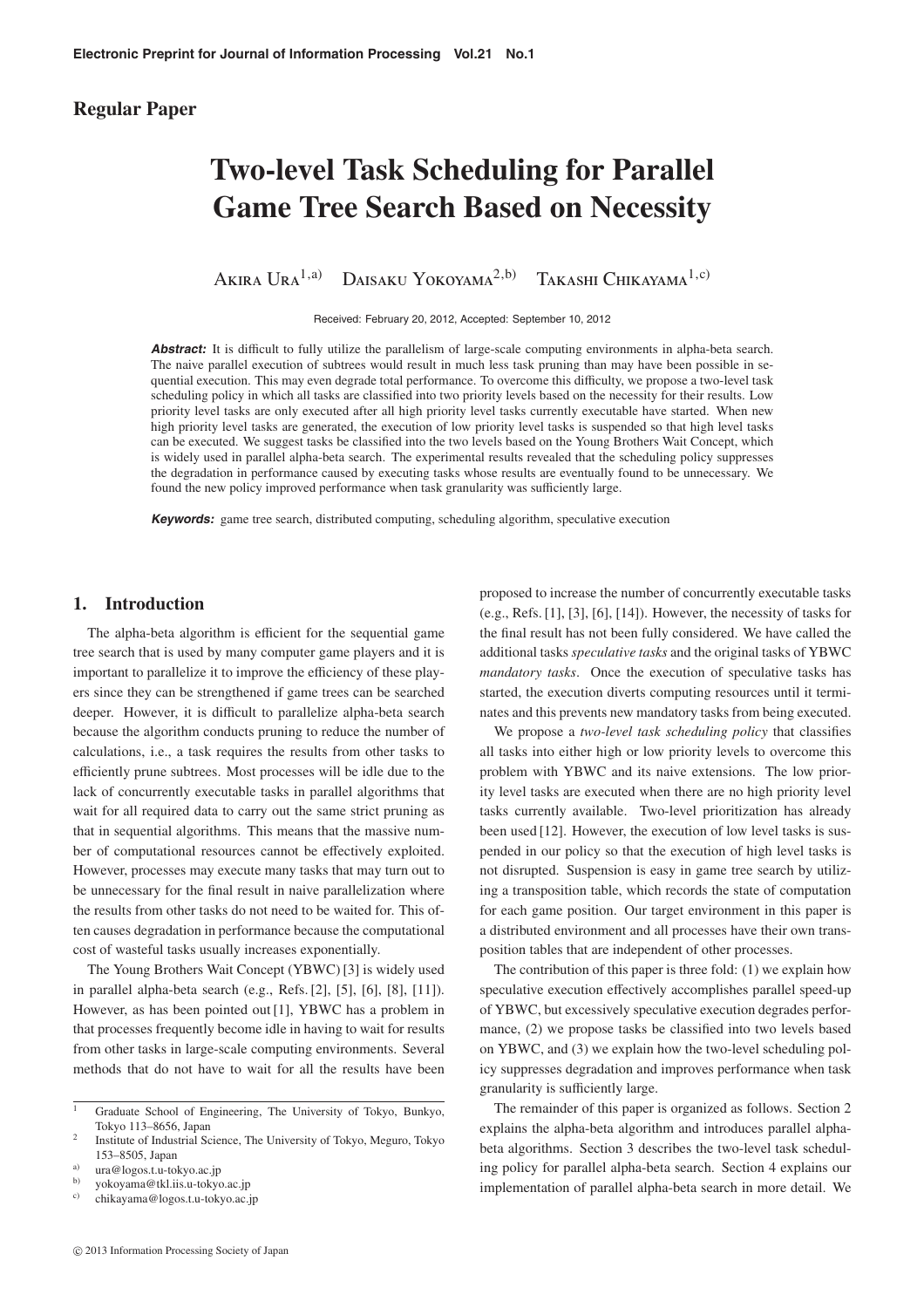experimentally evaluated the proposed scheduling policy using a homogeneous distributed computing environment, which is discussed in Section 5. Finally, Section 6 summarizes the paper and describes future work.

## **2. Alpha-beta Algorithm**

The alpha-beta algorithm is widely used for game tree search. Subtrees unnecessary for the final result are pruned based on results from preceding searches. There is a pseudo-code for the alpha-beta algorithm listed in **Fig. 1**. The functions AlphaBeta() and Evaluate() return an evaluation value, which is an integer representing the advantage of a game position from the viewpoint of a player who makes a move at that position. The alpha-beta pair represents the search window. Beta is the threshold for pruning. Alpha and beta are swapped on each recursive call because children positions are evaluated from the opponent's viewpoint. The three main features of the alpha-beta algorithm are below.

- When a better result is found, the search window is narrowed.
- The narrower the search window is, the more frequently pruning occurs.
- If the best child of each node is always searched first, the fewest nodes are visited.

Before the children of each position are searched, they are sorted so that more promising children are searched earlier. Since elder children are considered more promising, the children are sorted from left to right according to their "age." This sorting can be done using many techniques such as internal iterative deepening. Figure 1 includes this internal iterative deepening. As shallower search is performed on line 4 and the children are sorted on line 5, the best child of the shallower search is the eldest child.

Certain nodes in the alpha-beta algorithm other than those below the eldest child must be searched even when all children are perfectly sorted. A tree only consisting of those nodes is called a minimal tree. There is an example of a minimal tree in **Fig. 2**. The nodes are classified into three types [7]: PV\*1, CUT, and ALL. PV nodes are nodes for which exact evaluation is required. All of their children have to be searched. The best child of each PV node is classified as PV and the remaining children are considered to be CUT nodes. CUT nodes are nodes for which search can be completed by finding a child with an evaluation value higher than or equal to the upper bound of the search window. This child is classified as ALL. ALL nodes are nodes for which all children have to be searched to make sure that all of them have evaluation values lower than or equal to the lower bound of the search window. These children are classified as CUT.

The computational complexity of the alpha-beta algorithm in the best cases where the best children of all the PV and CUT nodes are searched first is  $O(b^{\frac{d}{2}})$  where *b* is the branch factor, which is the number of children of a node, and *d* is the search depth [7]. Because the complexity is  $O(b^d)$  without pruning, alpha-beta pruning is important for game tree search.

#### 1 **int** AlphaBeta(position, depth, alpha, beta){

- 2 **if**(depth == 0 || position is a terminal node) **return** Evaluate( position);
- 3 //Do shallower search to decide the eldest child.
- 4 AlphaBeta(position, depth−2, alpha, beta);
- 5 ...; //Sort the children using the shallower search's result.
- 6 **foreach**(child of position){
- 7 alpha = max(alpha, −AlphaBeta(child, depth−1, −beta, − alpha));
- <sup>8</sup> **if**(beta <<sup>=</sup> alpha) **return** beta; //cutoff
- $\overline{9}$
- 10 **return** alpha;
- 11 }

Fig. 1 Pseudo-code for alpha-beta algorithm using internal iterative deepening.



#### **2.1 Parallel Alpha-beta Algorithms**

The Young Brothers Wait Concept (YBWC) [3] is a widely used method of parallel alpha-beta search (e.g., Refs. [2], [5], [6], [8], [11]). The eldest child of each node is searched first in YBWC. The remaining children are not searched until the search of the eldest child has terminated. After termination, the search window is narrowed by the result for the eldest child and the remaining children are then searched in parallel with the narrowed window. If the best child of each node is always searched first, YBWC executes exactly the same tasks as the sequential search does. YBWC executes as few unnecessary tasks as possible on actual game trees because children can be sorted very accurately so that the best child frequently becomes the eldest. That is why many parallel implementations of the alpha-beta algorithm employ YBWC.

YBWC has a drawback in that the number of tasks that can be executed in parallel is limited even if many processors are available because of data-flow synchronization [1]. Therefore, several improvements to YBWC have been proposed. All children of each ALL node in YBWC\* are searched in parallel without waiting for the result for the eldest child [3]. Kishimoto and Schaeffer [6] also searched all children of the root node in parallel. Nonetheless, they only introduced some exceptions to dataflow synchronization, which did not solve the fundamental problem of the lack of executable tasks. Weill [14] suggested all the children of each node be searched. Himstedt et al. [5] argued that some computational resources should be assigned to expected moves of the opponent in advance. Moreover, some algorithms not using YBWC have been proposed (e.g., Refs. [1], [9], [12]). However, these methods have not been evaluated using more than 100 processors and can lead to degradation in performance in

PV stands for principal variation, which gives the sequence of the best moves for both players.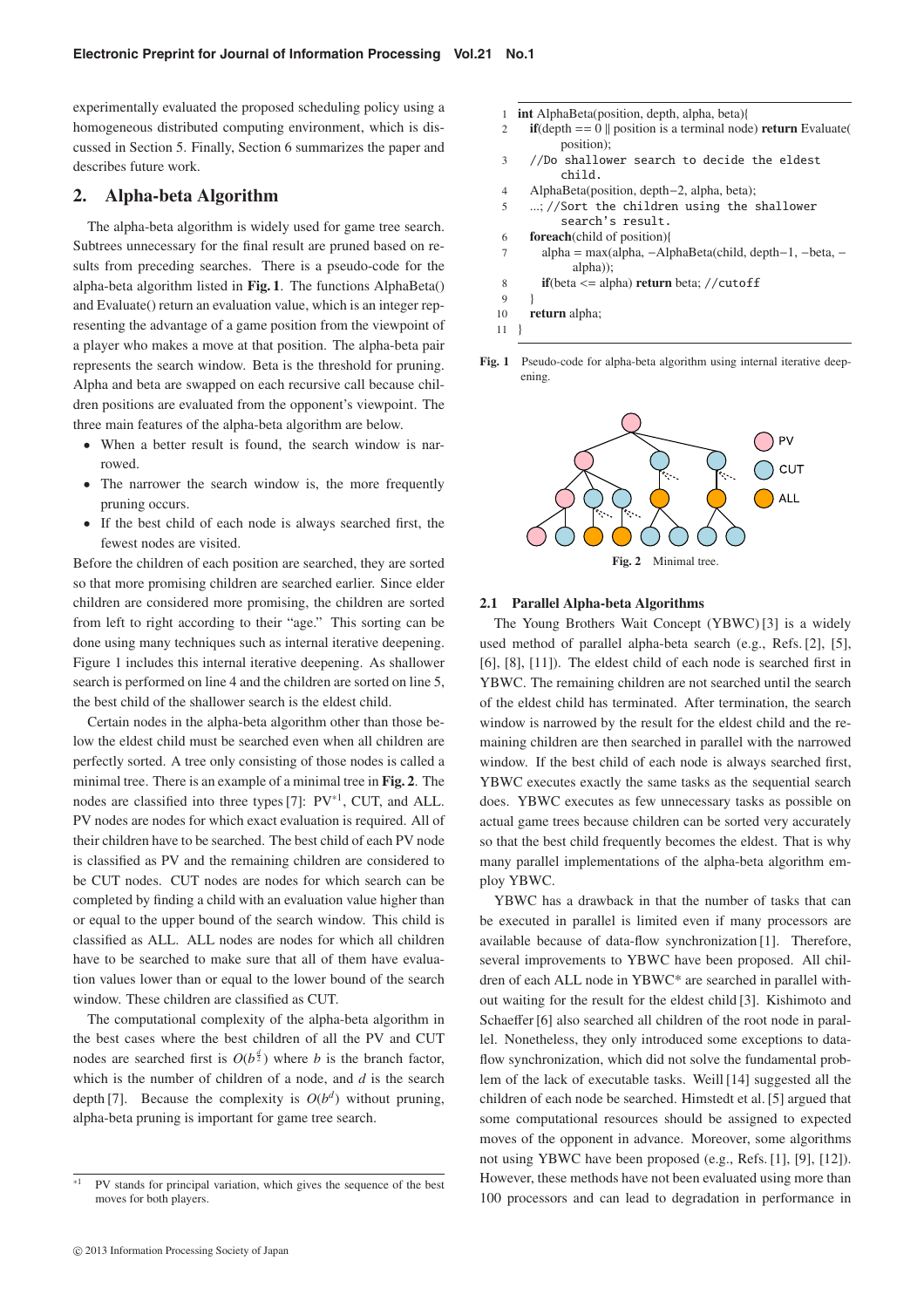larger-scale environments due to many unnecessary tasks being executed.

## **3. Two-level Task Scheduling Policy**

#### **3.1 Two-level Prioritization for Game Tree Search**

We present a *two-level task scheduling policy* for parallel alpha-beta search. All nodes in game trees in the policy are divided into high priority and low priority levels based on the necessity for search. Two-level prioritization was also used by Steinberg and Solomon [12], but their method was not based on YBWC. We classify nodes into the two priority levels based on YBWC because it visits a similar number of nodes as a sequential search. We propose two classification rules. The rules will be discussed later (in Section 5). Here, one of them is introduced as follows.

- The root node is a high level node.
- All children of each low level node are low level nodes.
- The eldest child of each high level node is a high level node.
- All younger children (except the eldest one) of each high level node are high level nodes if the parent is PV or ALL. If the parent is CUT, the children are low level nodes until the search of the eldest child has terminated. They are promoted to high level nodes if they are not pruned after the eldest child has terminated.

Because all children of each PV or ALL node are expected to be necessary and all younger children of each CUT node are expected to be unnecessary, we classify all younger children of CUT nodes into the low level. Nodes are estimated as PV, CUT, or ALL to apply the rule. For this, a minimal tree is estimated assuming that the eldest child of each node is the best child. In addition to the minimal-tree estimate, all younger children of each CUT node are estimated to be CUT [3].

We must also introduce some prioritization over nodes on the same priority level to determine the order for search. We employ the priority used by Steenhuisen [11] for this purpose. Nodes on the same level are searched in depth-first order.

## **3.2 Task Scheduling Algorithm**

We regard subtrees in game trees as tasks and classify them into the priority levels of the root nodes of the subtrees. High level tasks are assigned to be processed first. After all high level tasks currently executable have been assigned, low level tasks are assigned to idle processes. Note that new high level tasks can be generated and low level tasks can be promoted to high level tasks as the search progresses. The newly-generated high level tasks and the promoted tasks are also assigned in advance of any low level tasks. When there are no idle processes, our method selects a process executing a low level task at that moment. The process suspends the low level task and begins to execute a new high level task. The execution of the suspended task is resumed after the high level task has finished.

The procedure for the two-level task scheduling is outlined using a simple example in **Fig. 3**. Assume that there are six tasks: *A*, *B*, *C*, *D*, *E*, and *F*. *A* and *D* are high level tasks and the rest are low level tasks. The result for *A* determines whether *B* and *C* should be executed or not. Similarly, whether *E* and *F* should



**Fig. 3** Scenario in two-level task scheduling policy.

be executed or not is determined after *D* is executed. Assume that these tasks are executed by three processes: P1, P2, and P3. First, *A* and *D* are assigned to different processes because they are high level tasks. The processes are P1 and P2 in this example. Furthermore, a low level task, *B*, is assigned to P3 because P3 is still idle. The left of Fig. 3 shows this initial assignment of tasks. Next, assume that *D* has finished execution. E and F may still be found to be unnecessary at a later stage for real parallel game tree searches, according to the results for A, B, and C. However, our method considers E and F as high level tasks and assigns them to processes. One of them is assigned to P2, which is now idle. The other is assigned to P3, which is executing a low level task. P3 suspends the execution of *B* and starts executing the new high level task. This scenario is shown at the right of Fig. 3. After *F* has finished and *B* is not pruned, P3 resumes the execution of *B*. Even if *B* is also promoted to a high level task during the execution of  $F$ , P3 continues  $F$  and  $B$  is still on P3. Although this may adversely influence performance, we believe that its influence is negligible.

### **4. Implementation**

#### **4.1 Construction of Search Tree and Task Generation**

We implemented a parallel game tree search program on Gekisashi\*2, which is one of the strongest shogi programs available. It was implemented with the master-worker model shown in **Fig. 4**. We denote the total search depth by *d* and the task granularity by g. The master searches a game tree with a depth of  $d - g$ and stores the tree in memory. A leaf of the tree is regarded as a subtree with a depth of  $q$ . The subtree corresponds to a task and the master sends it to a worker. The worker searches the subtree and returns the result to the master. The master updates the tree with the result and sends another task to the worker.

The master executes a simple alpha-beta search with a transposition table and internal iterative deepening for move ordering, and uses realization probability for selective deepening [13]. Many sophisticated techniques used in strong programs were omitted from the master to simplify implementation. We use the term "search depth" instead of "realization probability" in this paper because negative logarithms of realization probabilities can be regarded as the search depths.

Internal iterative deepening does a shallower search to determine the eldest child at every node. Child nodes are searched after the shallower search in the sequential alpha-beta search. Our parallel program executes the child search concurrently with the shallower search and gives the highest priority to the shallower search. The children are searched with the depths calculated from

<sup>\*2</sup> Gekisashi, http://www.logos.t.u-tokyo.ac.jp/˜gekisashi/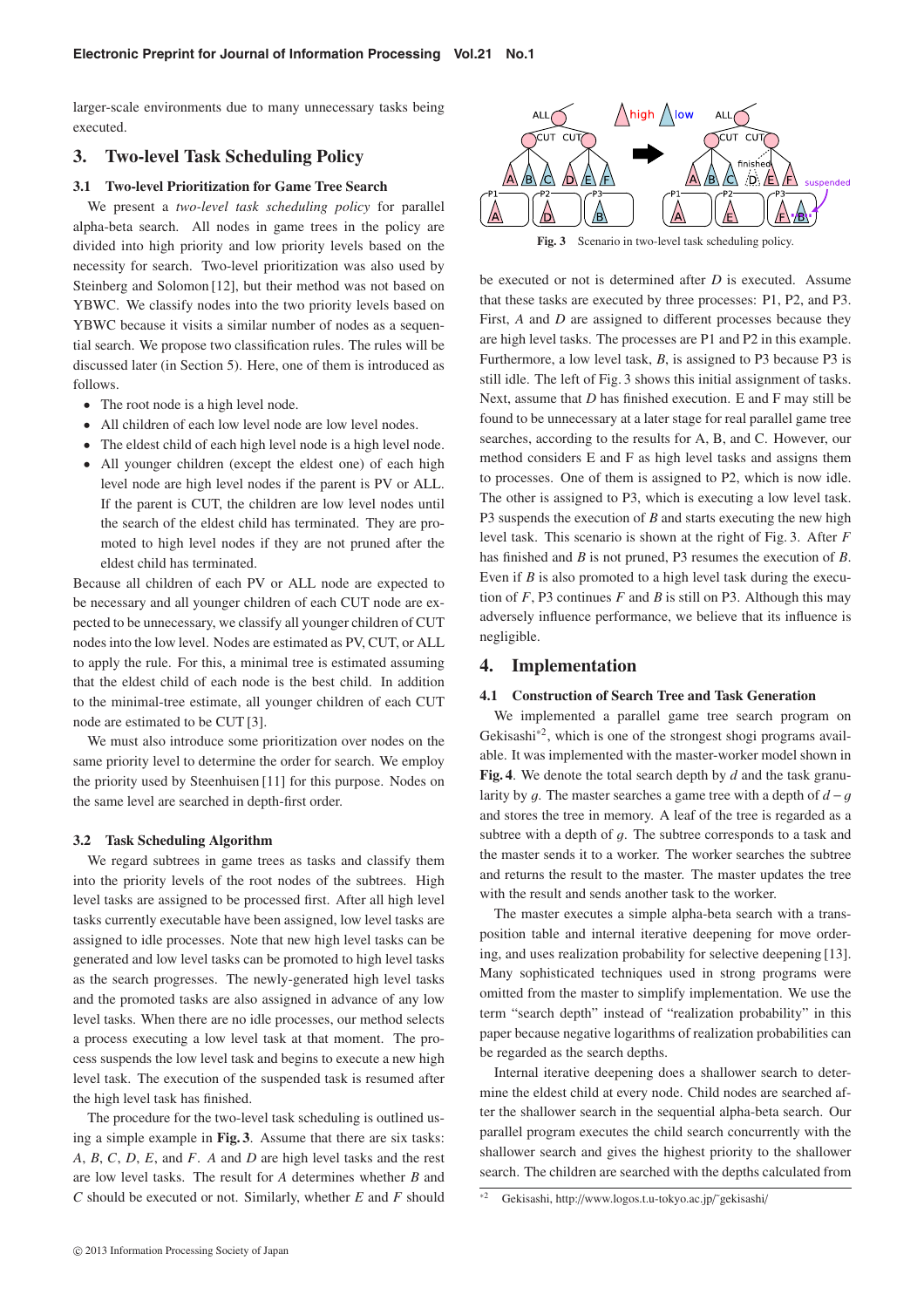

**Fig. 4** Overview of our parallel game tree search program.

| 1              | <b>void</b> TreeConstructionLoop(){                                                  |
|----------------|--------------------------------------------------------------------------------------|
| $\overline{c}$ | $while(1)$ {                                                                         |
| 3              | $node = NodeQueue.dequeue();$                                                        |
| $\overline{4}$ | <b>if</b> (node.position is a terminal node){                                        |
| 5              | ResultQueue.enqueue(Result(node.parent, Evaluate(                                    |
|                | node.position));                                                                     |
| 6              |                                                                                      |
| 7              | <b>else if</b> (node.depth $\leq$ granularity){                                      |
| 8              | ;//Send the task to a worker.                                                        |
| 9              | ∤                                                                                    |
| 10             | else                                                                                 |
| 11             | //Do shallower search to decide the eldest<br>child.                                 |
| 12             | NodeQueue.enqueue(Node(node.position, node.depth<br>$-2$ , node.alpha, node.beta));  |
| 13             | foreach(child of node.position){                                                     |
| 14             | //Cost(child) returns a real number more<br>than 1.                                  |
| 15             | NodeQueue.enqueue(Node(child, node.depth-Cost(<br>child), -node.beta, -node.alpha)); |
| 16             |                                                                                      |
| 17             |                                                                                      |
| 18             |                                                                                      |
| 19             |                                                                                      |
|                |                                                                                      |

**Fig. 5** Pseudo-code to construct master's search tree.

the realization probabilities. After the shallower search, only the eldest child is re-searched deeper than when using the realization probability. However, the younger children are not re-searched deeper even if the results update alpha in our current implementation. The best child should be searched deeper than when using the realization probability to confirm that it is truly the best. This re-search will be part of our future work. We have shown the pseudo-code to construct the search tree in **Fig. 5** and the pseudocode to process received results in **Fig. 6**. NodeQueue is a priority queue in the code, which contains frontier nodes of the master's search tree. Function Node() generates a node corresponding to AlphaBeta() in Fig. 1. The search depth using the realization probability is calculated using function Cost() on line 15.

When the master receives the results of tasks, it enqueues the results into ResultQueue. Each result includes the node and the value. The master updates the information for the node using the value shown in Fig. 6. The update includes pruning subtrees that have turned out to be unnecessary, narrowing the search windows of nodes, and promoting low level nodes. When the master needs to update such information for tasks that have already been sent to workers, it sends messages to the workers to update the information. The master for these operations remembers the workers that it sent the tasks to.

## **4.2 Master Process**

The master consists of seven threads for the following tasks.

| 1              | void ProcessResultsLoop(){                                                                 |
|----------------|--------------------------------------------------------------------------------------------|
| 2              | $while(1)$ {                                                                               |
| 3              | $result = ResultQueue.dequeue();$                                                          |
| $\overline{4}$ | ProcessResult(result);                                                                     |
| 5              | ł                                                                                          |
| 6              | ł                                                                                          |
| $\overline{7}$ |                                                                                            |
| 8              | //Update the information of result.node using<br>result.value.                             |
| 9              | void ProcessResult(result){                                                                |
| 10             | $node = resultnode;$                                                                       |
| 11             | $value = result.value;$                                                                    |
| 12             | <b>if</b> (result is received from the shallower search){                                  |
| 13             | ; //Abort the task corresponding to the                                                    |
|                | eldest child.                                                                              |
| 14             | //The eldest child is re-searched deeper.                                                  |
| 15             | $NodeQueue.\nendueue(Node(eldestChild, node.depth-1, -$                                    |
|                | node.beta, -node.alpha));                                                                  |
| 16             | ł                                                                                          |
| 17             | else{//The result is received from a child.                                                |
| 18             | $if (node.alpha < -value)$                                                                 |
| 19             | $node.alpha = -value;$                                                                     |
| 20             | ;//Update the windows of all the                                                           |
|                | descendants.                                                                               |
| 21             | $if (node. beta <= node. alpha) { // cutoff}$                                              |
| 22             | ; //Abort all the children.                                                                |
| 23             | ProcessResult(Result(node.parent, node.beta));                                             |
| 24             | ∤                                                                                          |
| 25             | ∤                                                                                          |
| 26<br>27       | ł                                                                                          |
| 28             | <b>if</b> (all chidlren have finished){<br>ProcessResult(Result(node.parent, node.alpha)); |
| 29             | }                                                                                          |
| 30             |                                                                                            |
|                |                                                                                            |

Fig. 6 Pseudo-code to process received results.

- Expanding nodes in the order of priority and generating tasks
- Sending tasks to workers
- Receiving results of tasks from workers
- Updating the search tree using the results of tasks
- Sending messages to workers for aborting pruned tasks
- Sending messages to workers for updating search windows
- Sending messages to workers for task promotion

The master expands<sup>\*3</sup> nodes step by step in best-first order. However, expanding all nodes down to the depth of *<sup>d</sup>*−g is inefficient because the tree can become too large. Handling a huge tree is time-consuming and storing it in memory may be impossible. For this reason, low level nodes are not expanded first. When the master has expanded all the high level nodes currently available and has no tasks that can be sent, low level nodes are expanded. If low level nodes are promoted to high level nodes, they are also expanded before any low level nodes are. Tasks are sent to workers selected in a round-robin fashion. Note that high level tasks are not only sent to idle workers but also to workers executing low level tasks.

## **4.3 Worker Process**

Each worker receives a task from the master and executes it by calling the search function of Gekisashi. After a worker has sent the result of the task to the master, the worker receives the next task. The worker has its own transposition table indepen-

Expanding a node means appending the children of the node to the tree.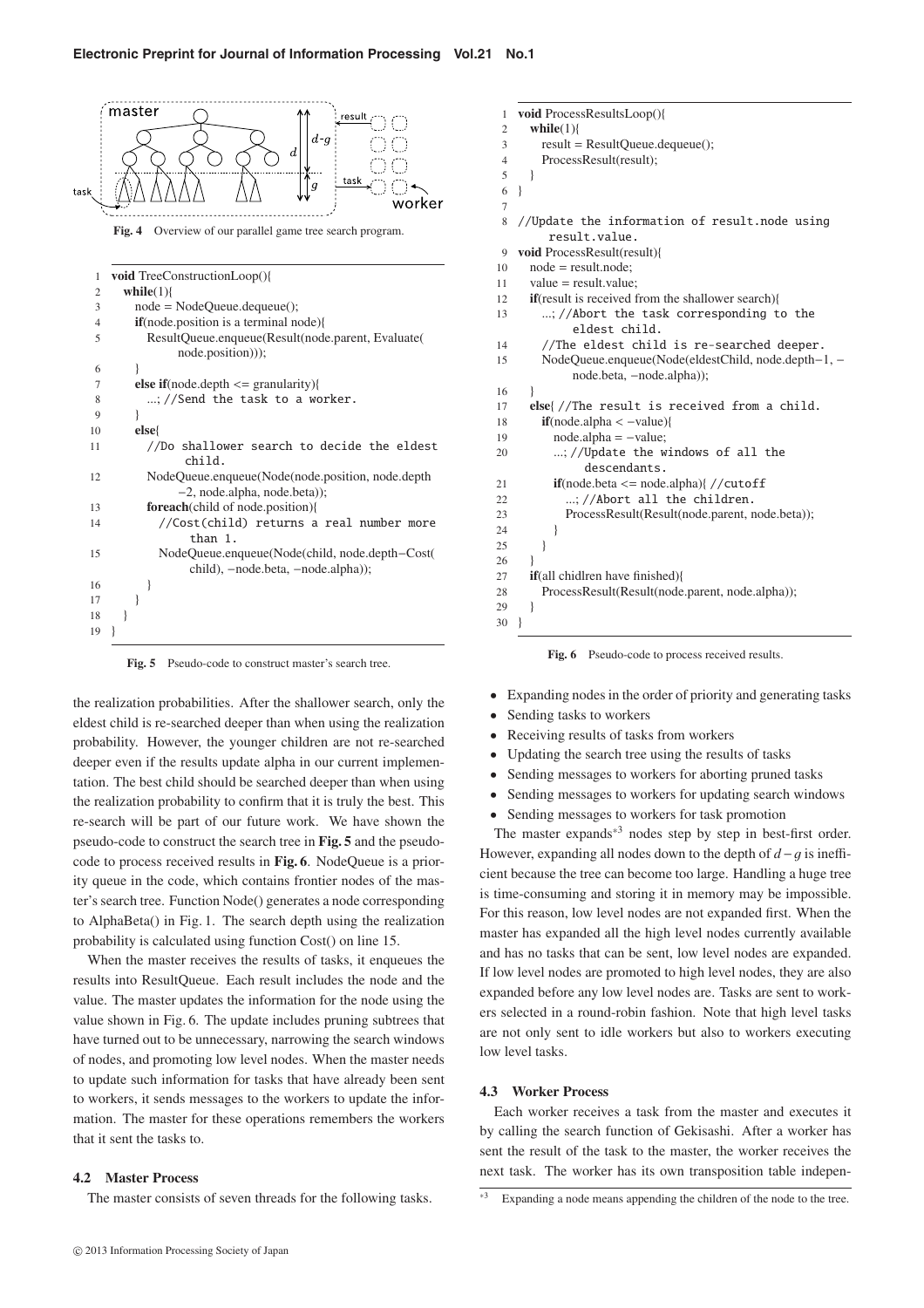

Fig. 7 Classification of scheduling policies.

dent of other workers and does not clear its transposition table until the master has completed the search. When the worker receives a high level task during the execution of a low level task, it suspends the low level task and executes the high level task. The suspended task remains with the worker and execution is resumed after the high level task has finished. Workers simply abort the execution of a low level task in the actual implementation and restart it from the top to resume it. As the transposition table is retained during suspension, the degradation in performance is minor while implementation is easy. Each worker only communicates with the master and there is no communication between workers. Apart from executing tasks, workers abort their tasks and update information for their tasks when they receive messages from the master.

# **5. Experimental Evaluation**

We evaluated the two-level task scheduling policy by measuring its execution time and strength as a shogi program. We will first explain the execution time and then the strength as a shogi program.

All experiments were carried out on a cluster where each node had two quad core Xeon E5530 processors at 2.40 GHz with 24 GB of memory. The nodes were interconnected through a 10- Gbps Ethernet and ran 64-bit Linux. Workers for a node ran on each of eight cores. The master ran on another node on which no workers were executed. Our implementation used basic TCP/IP sockets for communication between the master and workers.

We compared the five scheduling policies shown in **Fig. 7**. These scheduling policies are separated into two large groups, i.e., one-level and two-level scheduling. In contrast to twolevel scheduling policies, one-level scheduling policies classify all nodes into the same priority level. In addition to the number of levels, it is also important to consider which of the speculative tasks are executed. From this standpoint, three one-level scheduling policies are presented in the upper row of Fig. 7. YBWC is a one-level scheduling policy which waits for the eldest child of each node to be terminated. One-level PAC (one-level PV, ALL, and CUT) searches all children of each node in parallel. All nodes in one-level PAC are regarded as low level nodes in the sense that nodes are only expanded when there is a shortage of tasks. Onelevel PA (one-level PV and ALL) waits for the result of the eldest child of each CUT node because all younger children of CUT nodes are likely to be unnecessary due to pruning. One-level PA can be positioned between YBWC and one-level PAC from the viewpoint of speculative execution. Additionally, Fig. 7 shows where YBWC\* [3], the work of Kishimoto and Schaeffer [6], and Weill's work [14] are positioned. Next, let us consider changing one-level PA and one-level PAC into two-level policies. To achieve this, we need to determine how to classify tasks into two priority levels. Two-level PAC, which is one of our proposals described in Section 3, classifies all younger children of each CUT node into the low level until the eldest child terminates. All younger children of each PV or ALL node in two-level PA are classified into the low level until the eldest child terminates. We not only propose two-level PAC but also two-level PA. The lower row in Fig. 7 outlines the two-level scheduling policies.

## **5.1 Evaluation by Measuring Execution Time**

We prepared the six game positions shown in **Fig. 8** to measure the execution time. We made Gekisashi play games against itself with a search depth of 14 and extracted the six positions from six different game records. A and D are positions after 30 moves. B and E are positions after 60 moves. C and F are positions after 90 moves. D, E, and F can be considered to be large tasks, as they (especially E) take much longer to search than the others with a sequential program. The difference in the search times arises largely from whether the children of the root node are correctly sorted or not. The sequential program does the same search as the parallel program using one worker. It carries out a depthfirst alpha-beta search with a depth of  $d - g$  and calls Gekisashi's search function with a depth of  $q$  at leaf nodes. We did not use the original Gekisashi as the sequential program because it performs deeper re-search for younger children while our parallel program does not. We wanted to compare the parallel and se-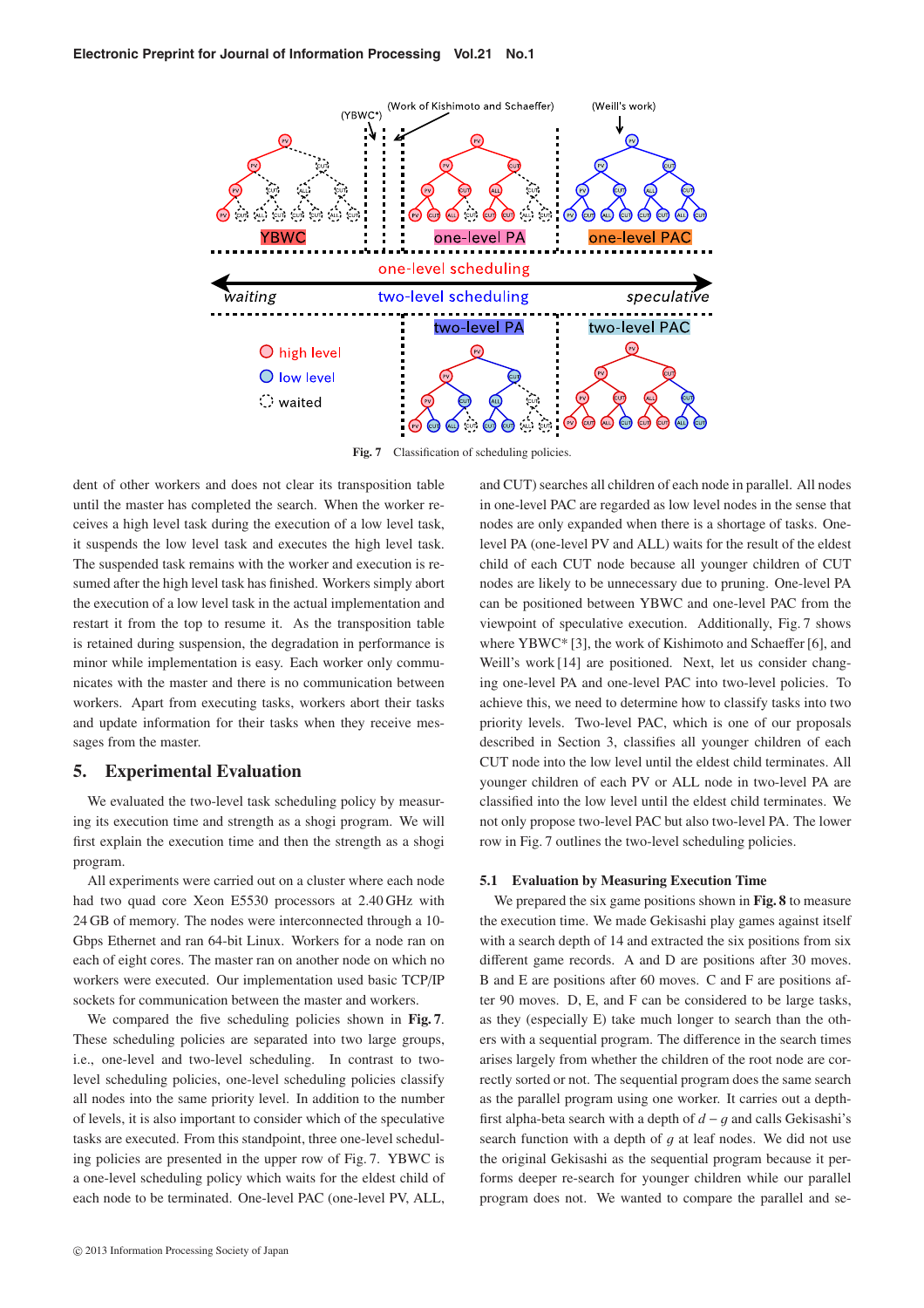

**Fig. 8** Six shogi positions for evaluation.

**Table 1** Execution time for sequential program.

|               | $q = 9$ $q = 10$ $q = 11$ $q = 12$ $q = 13$ $q = 14$ $q = 15$ |  |                                    |  |
|---------------|---------------------------------------------------------------|--|------------------------------------|--|
| $d = 18$ 124s | 108s 87.7s 83.9s 82.8s                                        |  |                                    |  |
| $d = 22$      |                                                               |  | 2,800s 2,460s 2,410s 2,160s 2,480s |  |

quential programs under the same conditions. We conducted experiments varying the search depth, task granularity, and number of workers. Search depth *d* was set to 18 and 22. Task granularity varied from 9 to 13 with the search depth of 18 and from 11 to 15 with the search depth of 22 so that the execution time for the parallel program was reasonably short. The number of workers, denoted by *N*, varied from 16 to 512. The search times for the sequential program are summarized in **Table 1**. The values are geometric means of the six positions. The execution time varies with granularity because the search trees varied with granularity due to the differences in the search methods of the master and the workers.

The execution time using 512 workers with the search depth of 18 is shown in **Fig. 9** and that with the search depth of 22 is shown in **Fig. 10**. Five trials of a parallel search in each position were conducted. We computed arithmetic average values and standard deviations of the execution time between the trials, and then geometric mean values of those average values and the standard deviations between the six shogi positions. That is, we calculated the averaged execution time  $\mu$  and the standard deviation  $\sigma$  for each method as

$$
\mu_i = \frac{1}{5} \sum_{j=1}^{5} t_{ij} \tag{1}
$$

$$
\sigma_i^2 = \left(\frac{1}{5}\sum_{j=1}^5 t_{ij}^2\right) - \mu_i^2
$$
 (2)

$$
\mu = \left(\prod_{i=1}^{6} \mu_i\right)^{\frac{1}{6}} \tag{3}
$$

$$
\sigma = \left(\prod_{i=1}^{6} \sigma_i\right)^{\frac{1}{6}},\tag{4}
$$

where  $t_{ij}$  is the execution time of the *j*-th trial for the *j*-th position. The deviations are indicated by the error bars. Some points have not been plotted because the program was unable to run due to memory limitations.

First, we noted the difference between the three one-level scheduling policies to investigate the impact of speculative execution without two-level task scheduling. One-level PA performed the best out of the three policies. We discovered that more speculative execution than YBWC is appropriate and that excessive speculative execution degrades performance.

Second, we focused attention on the execution time for the two two-level scheduling policies. While two-level PA performed similarly to one-level PA, two-level PAC outperformed onelevel PAC. These results demonstrated that two-level scheduling avoids the degradation in performance caused by executing many meaningless tasks. Degradation does not occur in one-level PA. Moreover, two-level PAC is the best at large granularity. However, it is worse than one-level PA and two-level PA at small granularity.

Third, we will discuss CPU utilization by workers. CPU utilization is defined as the time spent on executing tasks divided by the total execution time including idle time. We computed arithmetic average values for CPU utilization over the six shogi positions. **Figure 11** and **Fig. 12** show the averaged CPU utilization of 512 workers at large granularity for the former and at small granularity for the latter. YBWC has the lowest CPU utilization of the policies. We can say that speculative execution shortens the execution time because the idle time of workers shortens. However, the difference in the execution time at large granularity between two-level PA (or one-level PA) and two-level PAC is small despite the large difference in CPU utilization. This is because most of the low level tasks in two-level PAC are actually unnecessary. Although the number of concurrently executable tasks increases at small granularity, the difference in the CPU utilization between policies is smaller than at large granularity. This phe-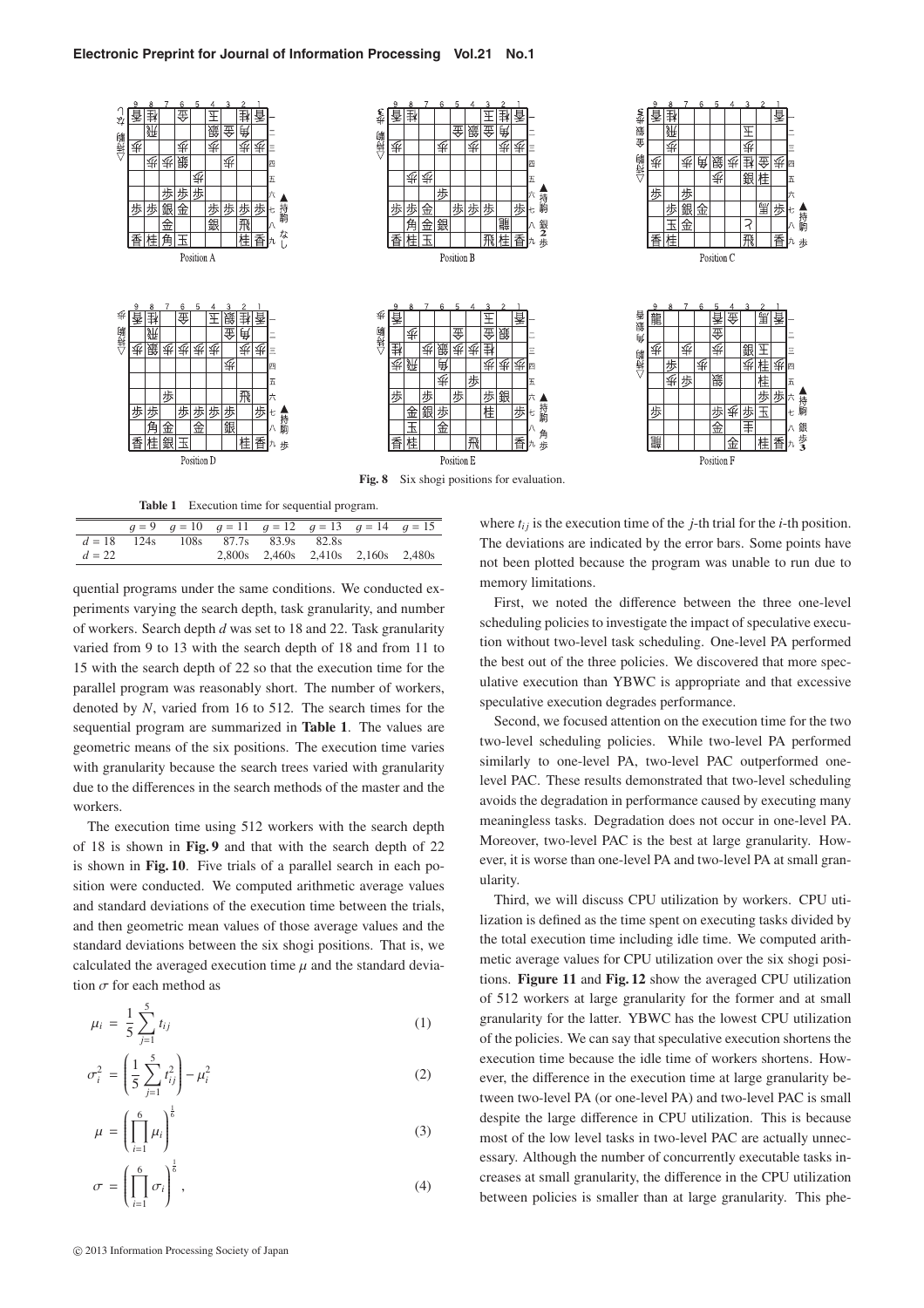

**Fig. 9** Execution time in the scheduling policies ( $d = 18$ ,  $N = 512$ ).



**Fig. 10** Execution time in the scheduling policies ( $d = 22$ ,  $N = 512$ ).







**Fig. 12** CPU utilization of workers at small granularity (*N* = 512).

nomenon is caused by a bottleneck in the master process. While the master takes a constant time to handle a task regardless of task granularity, workers only need a few moments to execute a task with small granularity. As a result, the master cannot deal with many workers. This explains why two-level PAC is worse than two-level PA at small granularity. Even though the difference in CPU utilization between two-level PAC and two-level PA is small, two-level PAC needs more time to maintain larger game trees than two-level PA.

Fourth, we measured the execution time using 16 workers. We focused on situations in this research where massive computational resources were available. It was, however, also important to verify our results in situations where only tens of processes



**Fig. 14** Speedups using from 16 to 512 workers  $(d = 22, g = 13)$ .

were available. The execution time with the search depth of 22 is shown in **Fig. 13**. When the search depth was 18, we observed the same tendency as that in Fig. 13. The relative difference between the policies is smaller than that using 512 workers. This is because the CPU utilization of workers is high even in YBWC and therefore the difference in CPU utilization between the policies is small.

Last, **Fig. 14** plots speedups compared to the sequential program used for Table 1. A speedup is defined as the execution time for the sequential program divided by that for the parallel program. This result was acquired with a search depth of 22 at a granularity of 13. The performance of YBWC saturates when *N* is greater than 32 and does not seem to improve if the number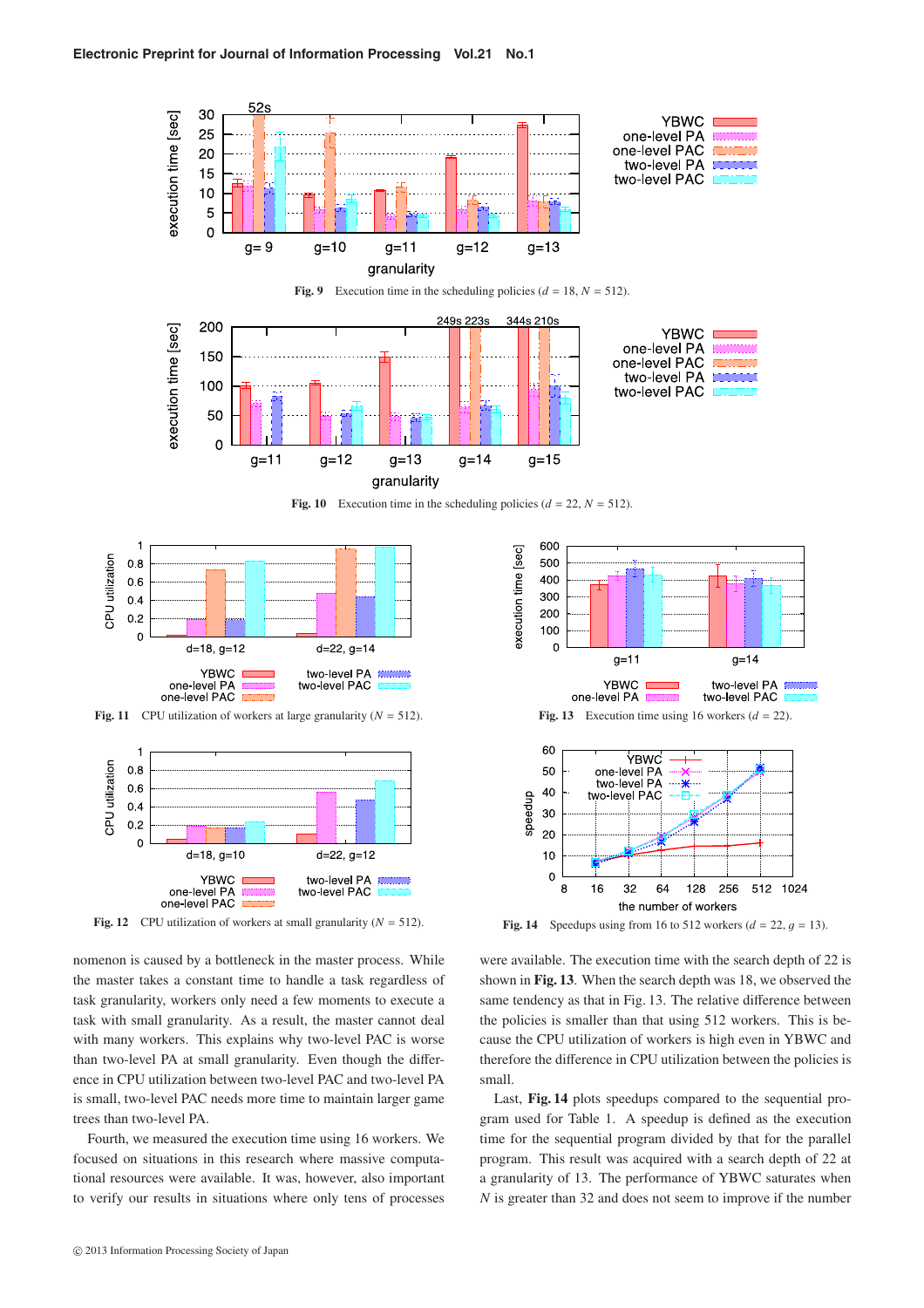of workers increases. This is mostly because the CPU utilization of YBWC diminishes more rapidly with the increase in *N* than that of other methods when *N* is larger than 32. One-level PA, two-level PA, and two-level PAC are expected to lead to further improvements in performance if more workers are available. However, we did not observe large difference in performance between the policies.

## **5.2 Evaluation by Measuring Strength as a Shogi Program**

We measured the execution time for only six positions in the preceding experiments. This was insufficient to evaluate the performance of a game tree search. Therefore, we also examined the strength of our parallel program as a shogi program. We measured the rate of winning our parallel program had to the original multithreaded Gekisashi that consisted of eight threads. We prepared 50 distinct game positions by randomly choosing the first 20 moves from Gekisashi's opening book. We performed two games from every position. Our parallel program was black in one of the two games and was white in the other. The rate of winning was calculated from 100 games in which each player had 10 seconds of thinking time per move. Fixing granularity was not a good strategy to measure strength in these experiments because of the time limit for making moves. For this reason, we gradually enlarged granularity as the search progressed. We chose granularity based on the root's search depth because our program performs iterative deepening and searches the root concurrently with shallower searches using different depths. We examined the three patterns of increasing granularity shown in **Table 2**, small, medium, and large. The search depth was set to 24, where our program did not finish searches in 10 seconds.

The rates of winning using 128 workers and using 512 workers are listed in **Table 3** for the former and in **Table 4** for the latter. The experiment using 512 workers was only carried out with parameter setups that exhibited a high rate of winning with 128 workers. We can see from Table 3 that YBWC is weaker than the others with the medium and large granularity patterns. However, two-level PAC is weaker than YBWC with the small granularity pattern. The reason for these observations is the same as that described in the evaluation of execution time.

**Table 2** Three patterns of increasing granularity.

| the root's search depth           | $<$ 14 | 16 | 18 | 20 |    | 24 |
|-----------------------------------|--------|----|----|----|----|----|
| granularity of the small pattern  |        |    | 10 |    |    | 13 |
| granularity of the medium pattern |        | 10 |    |    |    |    |
| granularity of the large pattern  | 10     |    | 12 | 13 | 14 |    |

**Table 3** Rate of winning our parallel program consisting of 128 workers had to multithreaded Gekisashi consisting of eight threads.

|               | small    | medium | large    |
|---------------|----------|--------|----------|
| YBWC          | 41.0%    | 53.1%  | $40.4\%$ |
| one-level PA  | 60.8%    | 68.8%  | $61.1\%$ |
| two-level PA  | 53.1%    | 69.8%  | 61.6%    |
| two-level PAC | $40.2\%$ | 60.8%  | 69.5%    |

**Table 4** Rate of winning our parallel program consisting of 512 workers had to multithreaded Gekisashi consisting of eight threads.

|               | medium | large |
|---------------|--------|-------|
| two-level PA  | 76.3%  |       |
| two-level PAC |        | 53.7% |

Two-level PAC using 512 workers is weaker than that using 128 workers. The reason for this can be explained as follows. Shallower search of the root node is executed concurrently while its children are searched. Deeper search is wasted unless shallower search finishes within the time limit. When many workers are available, deeper search is started concurrently with shallower search and the high level tasks of deeper search may prevent the low level tasks of shallower search from being executed. This should be solved through introducing more sophisticated priority control.

## **6. Conclusion**

We proposed a two-level task scheduling policy for parallel alpha-beta search to avoid both depletion of tasks and degradation of performance caused by the execution of many unnecessary tasks. The policy only assigns low level tasks to processes when there are no unassigned high level tasks remaining. Tasks expected to be pruned are classified as low level. We explained that the policy suppresses the degradation in performance resulting from the execution of many unnecessary tasks. Moreover, the policy improves performance at large granularity. We believe speculative execution becomes important to achieve high levels of performance in large-scale distributed computing environments.

However, our experiments revealed that the improvements in performance were not as high as expected given that CPU utilization became quite high at large granularity through the execution of speculative tasks. This is clearly because most of the speculative tasks were unnecessary. Speculative tasks that are more likely to be necessary for the final result must be selected to achieve further improvements in performance. Therefore, more than two levels should be introduced for task scheduling. For example, it should be considered to estimate the probabilities that tasks are necessary for the final result and to utilize the probabilities as task priorities. If more than two levels are introduced, however, we must more carefully consider the necessity for suspending tasks. For example, we must assess whether medium level tasks should be suspended to execute high level tasks or not when there are three levels (high, medium, and low).

Furthermore, we should parallelize the master process to prevent it from becoming a bottleneck. Our experiments indicated that only one master could deal with up to tens of workers when granularity was rather small. We plan to use work-stealing [4] or Transposition-table Driven work Scheduling (TDS) [10], in which all processes run as masters and as workers. Idle processes steal tasks from other processes in work-stealing. Each task in TDS is assigned to a certain process based on the hash value for the task [6], [11]. In either case, communication between masters is needed to abort tasks and to update information for tasks when we employ more than one master. Because frequent communication can degrade performance, we have to find an appropriate communication policy.

**Acknowledgments** This research was partially supported by a project for "Research and development on cloud service infrastructure for recovering wide-area disaster (Reliable cloud service platform technology)" of the Ministry of Internal Affairs and Communications.